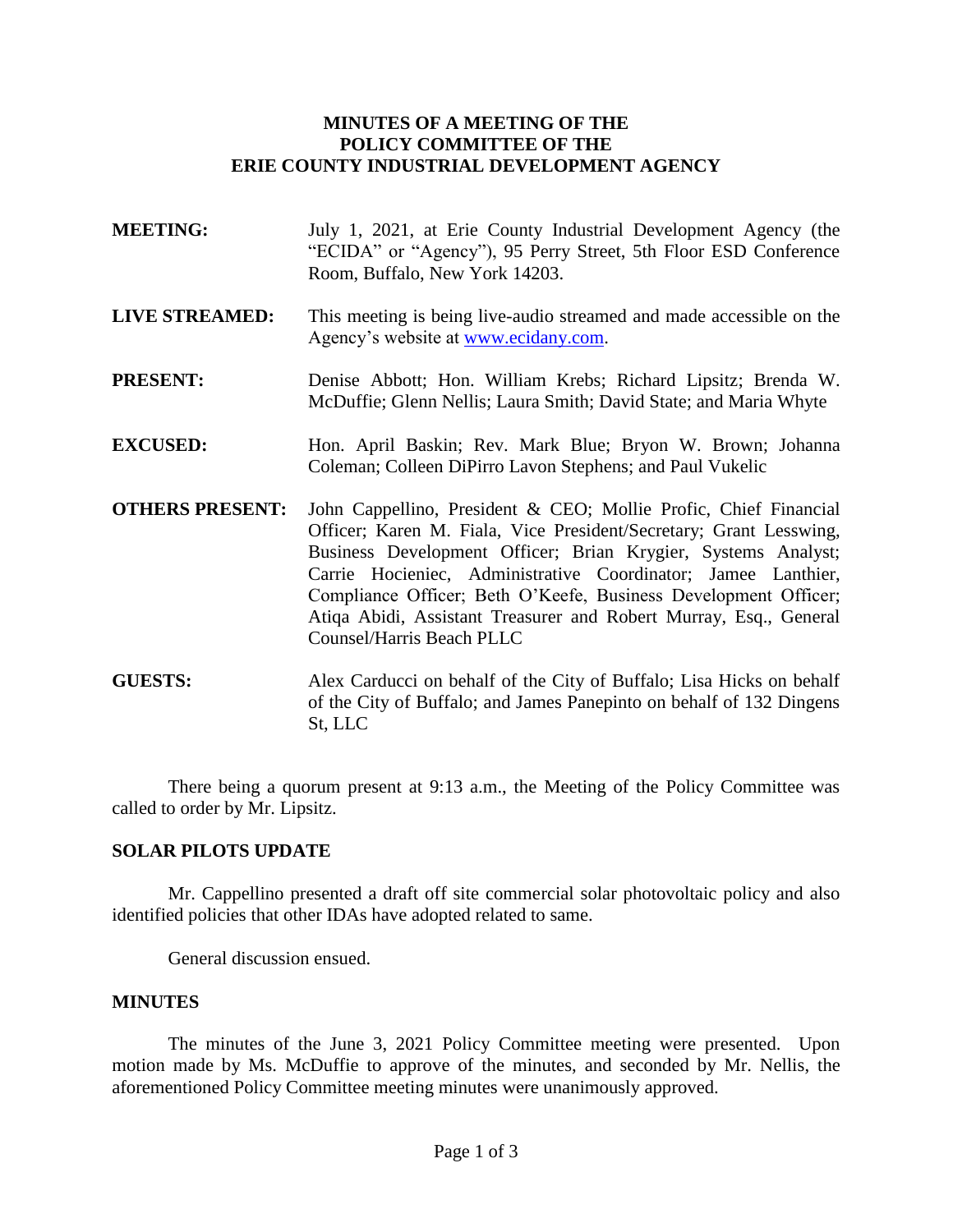### **MWBE UPDATE**

Mr. Lipsitz advised of the upcoming July 13, 2021 Policy Committee meeting to continue the review of and revisions to the draft MWBE Policy.

## **PROJECT PRESENTATION**

132 Dingens St, LLC, 132 Dingens Street, Buffalo, New York 14206. Mr. Cappellino presented this proposed sales tax, mortgage recording tax and real property tax abatement benefits project involving the construction of an 81,000 sq. ft. facility for lease to warehouse/distribution/light manufacturing tenants. The building will be constructed upon an existing foundation which remains from a fire which occurred in 2010. The property is currently in the brownfield cleanup program.

General discussion ensued.

Mr. Cappellino stated that in exchange for providing the sales and use tax, mortgage recording tax exemption and real property tax abatement benefits, the approval of this project will be conditioned upon adherence to certain material terms and conditions with respect to the potential modification, recapture and/or termination of financial assistance as follows:

| Condition               | Term                       | <b>Recapture Provision</b>                     |
|-------------------------|----------------------------|------------------------------------------------|
|                         |                            | Investment amount equal to or greater than 85% |
|                         |                            | of project amount.                             |
|                         |                            | Total Project Amount = $$7,450,000$            |
| <b>Total Investment</b> | At project completion      | $85\% = $6,332,500$                            |
|                         |                            | Create 85% of Projected                        |
|                         |                            | Projected $= 23$                               |
|                         | Coincides with 7-year      | $85\% = 20$                                    |
| Employment              | <b>PILOT</b>               | Recapture Employment $= 20$                    |
|                         |                            | Adherence to policy including quarterly        |
| Local Labor             | <b>Construction Period</b> | reporting                                      |
|                         | Coincides with 7-year      |                                                |
| Pay Equity              | <b>PILOT</b>               | Adherence to policy                            |
|                         | Coincides with 7-year      |                                                |
| Unpaid Tax              | <b>PILOT</b>               | Adherence to policy                            |
|                         |                            | Recapture of state and local sales taxes,      |
| Recapture Period        | 7-year PILOT term          | mortgage recording tax and real property taxes |

# **Draft Recapture Material Terms**

Ms. McDuffie moved and Ms. Whyte seconded to recommend the project as proposed be forwarded to the members of the ECIDA for approval. Mr. Lipsitz called for the vote and the project was then unanimously approved.